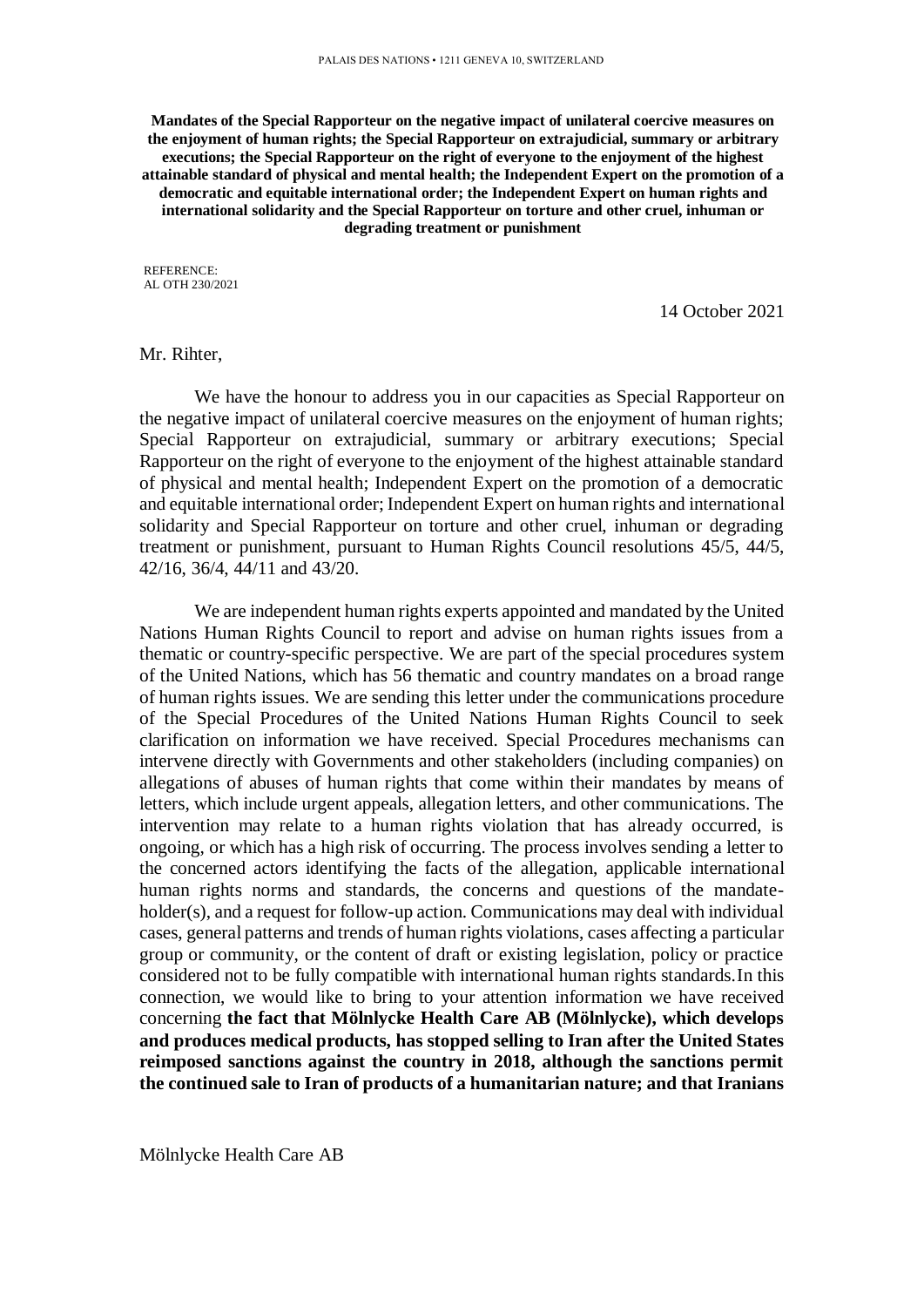**with a skin ailment who relied on a type of dressing produced only by Mölnlycke experienced increased pain and suffering when they could no longer obtain dressings of this type. It was reported, moreover, that the deaths of some Iranian patients may have been associated with the lack of access to the dressings.**

According to the information received:

Epidermolysis bullosa (EB) comprises a group of rare genetic skin conditions in which patients lack the anchor that connects the skin's outer and inner layers, causing each to move separately. EB patients have extremely fragile skin and recurrent blisters and sores resulting from routine friction between the layers or trauma. Some types of EB can lead to early death. Many EB patients are children.

Dressings applied to wounds on the skin of EB patients must be changed very frequently, which can result in further damage, bleeding and pain. Siliconebased dressings minimize these effects while protecting the surrounding skin and facilitating healing.

Mölnlycke, based in Sweden, produces an absorbent silicone dressing called Mepilex that uses a proprietary adhesive technology to adhere to the skin while not sticking to wounds.

Daya Teb Company (Daya Teb) has been the only Iranian importer of Mölnlycke products under an exclusivity arrangement. An Iranian foundation that provides support for EB patients, EB Home, had been acquiring Mepilex dressings from Daya Teb and distributing them free of charge to EB patients in the country.

The use of Mepilex dressings reduced the harm and suffering of Iran's EB patients, who number approximately 1,000. No other products performed as well as Mepilex, the lack of which is reportedly negatively impacting the right to health and poses risks to the life of patients affected by Epidermolysis bullosa in Iran.

After the United States re-imposed unilateral sanctions against Iran in 2018 (under Executive Order 13846, issued in connection with the U.S. withdrawal from the Joint Comprehensive Plan of Action), Daya Teb was unable to continue importing Mölnlycke products "due to financial and bank troubles,"<sup>1</sup> and Mölnlycke decided "not to conduct any business in relation to Iran for the time being" while "constantly monitoring the situation" in the hope of resuming "in the near future."<sup>2</sup>

Mölnlycke's decision to halt doing business with Iran "also applies to business conducted under any form of exemption to the US economic sanctions."<sup>3</sup>

<sup>&</sup>lt;sup>1</sup> Letter from EB Home to Mölnlycke, 25 February 2019, annexed to Iranian Center for International Criminal Law, "Complaint to the Swedish National Contact Point under the Specific Instance Procedure of the OECD Guidelines for Multinational Enterprises," undated.

<sup>&</sup>lt;sup>2</sup> Letter from Mölnlycke to EB Home (undated, March 2019) in response to EB Home's letter to Mölnlycke of 25 February 2019, annexed to *ibid*.

<sup>3</sup> *Ibid.*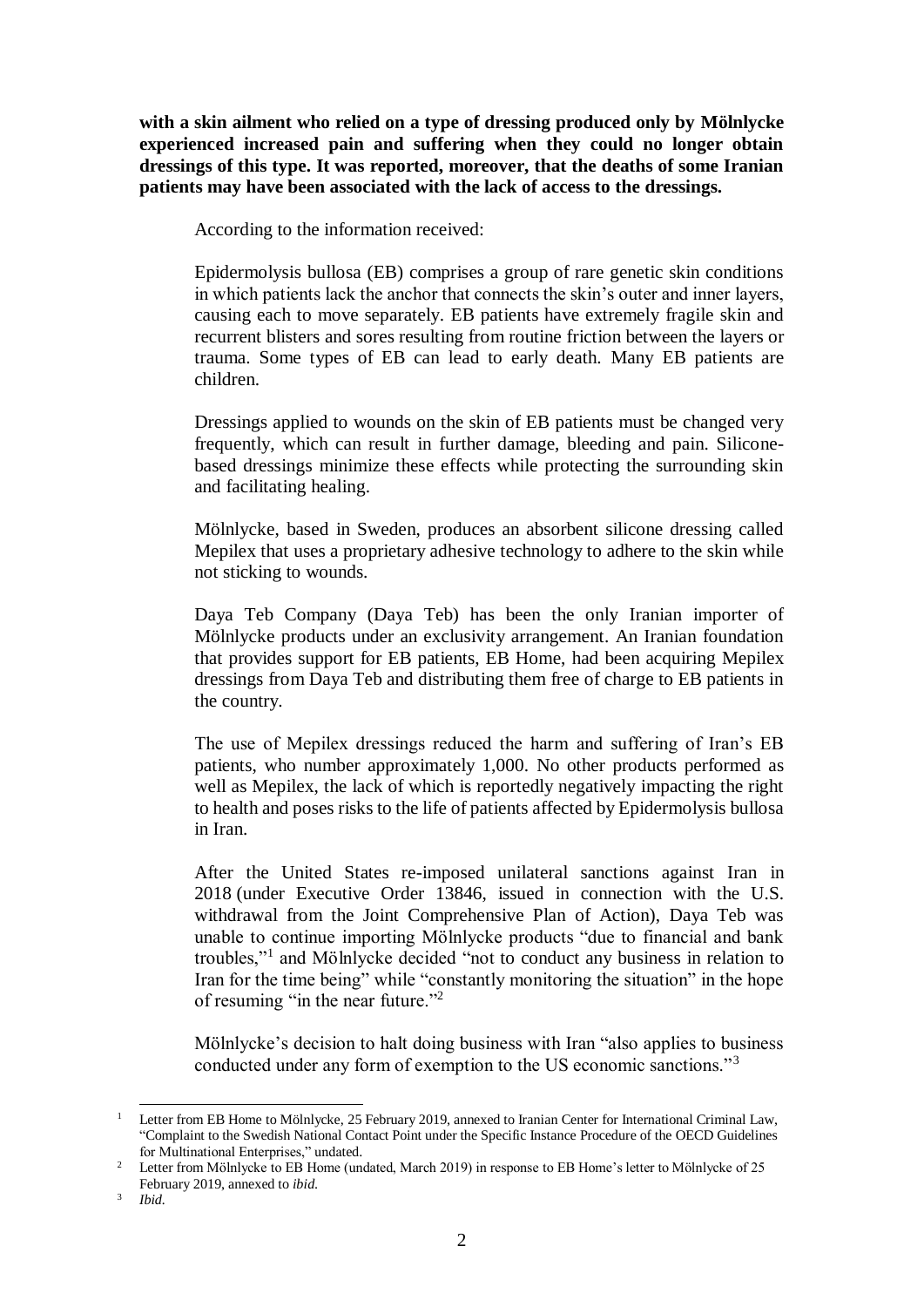Without prejudging the accuracy of the information received, it should be mentioned that states have the main duty under international human rights law to guarantee that activity under their jurisdiction or control does not result in human rights violations, and that companies have the responsibility to protect human rights independently of the states' ability or willingness to fulfil their duty in this regard. This corporate responsibility is set out in Pillar II of the UN Guiding Principles on Business and Human Rights<sup>4</sup> (Guiding Principles). It calls on all businesses to avoid infringing on the human rights of others and to address adverse human rights impacts in which they are involved (Guiding Principle 11). In connection with this, all companies should have in place "policies and processes appropriate to their size and circumstances," including a "human rights due diligence policy to identify, prevent, mitigate and account for how they address their impacts on human rights" (Guiding Principle 15). Business enterprises also have the responsibility to "(a)void causing or contributing to adverse human rights impacts through their own activities, and address such impacts when they occur" (Guiding Principle 13a), and to "seek to prevent or mitigate adverse human rights impacts that are directly linked to their operations, products or services by their business relationships, even if they have not contributed to those impacts" (Guiding Principle 13b). Moreover, companies are expected to use their leverage to "effect change in the wrongful practices of an entity that causes a harm" (Commentary to Guiding Principle 19).

The Swedish Government has also stated its "clear expectation" that Swedish companies "should not cause, contribute or be linked to human rights abuses" domestically or abroad and "should address adverse human rights impacts with which they are involved."<sup>5</sup> A state agency has recommended studying the potential for a statute "that provides the possibility to investigate and take legal proceedings against company-related violations of human rights by Swedish companies that occur outside of Sweden."<sup>6</sup>

We are aware that Mölnlycke does have a policy regarding human rights as part of a broader code of conduct. The policy notes, *inter alia*, that "(a)s an international company, we have a particular duty to respect, promote, and comply with the principles of ethical and social responsibility associated with human rights"<sup>7</sup> and also that "(w)e must not be directly or indirectly involved in situations that entail violations of human rights."<sup>8</sup> As publicly elaborated, the policy relates to Mölnlycke's employees as well as individuals working for companies throughout its supply chain, and focuses on laborrelated rights pertaining to employment and the workplace environment, and on freedom from slavery, forced labor, child labor and human trafficking. Its scope is summarized in the statement: "We have zero tolerance for human rights abuses, whether in our factories or anywhere in our supply chain."<sup>9</sup> Nonetheless, the policy

<sup>4</sup> https://www.ohchr.org/documents/publications/guidingprinciplesbusinesshr\_en.pdf

<sup>5</sup> Government Offices of Sweden, "Action plan for business and human rights," 2015, p. 13,

https://www.government.se/contentassets/822dc47952124734b60daf1865e39343/action-plan-for-business-andhuman-rights.pdf

**<sup>6</sup>** Statskontoret, "The UN Guiding Principles on Business and Human Rights – Challenges in the work of the government (2018:8)," 4 March 2018, https://www.statskontoret.se/In-English/publications/2018---summaries-ofpublications/the-un-guiding-principles-on-business-and-human-rights-challenges-in-the-work-of-the-government-20188/

<sup>7</sup> https://www.molnlycke.com/about-us/sustainability-and-csr/responsible-business/

<sup>8</sup> https://www.molnlycke.com/about-us/sustainability-and-csr/responsible-business/preventing-modern-slavery/

<sup>9</sup> *Ibid.*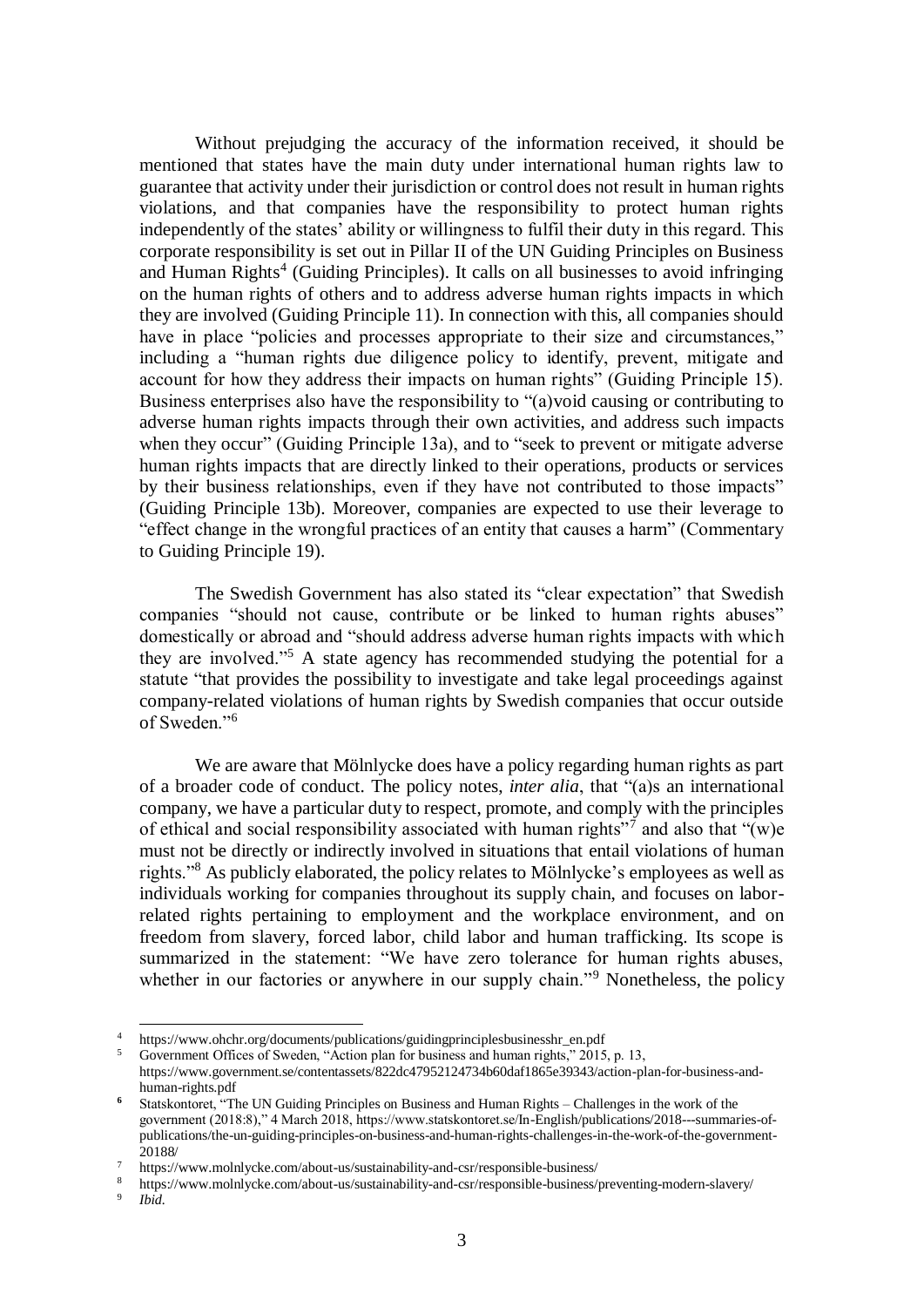appears to omit various other human rights and other stakeholders, notably consumers of the company's products.

Specifically, Mölnlycke's business activity directly implicates it in protecting and fulfilling the right to health, and by extension the right to life and other human rights, of individuals in countries where its medical products are used. The right to health is enshrined in the Universal Declaration of Human Rights, one of the documents cited by your company as a basis for its human rights policy,  $10$  and in other documents such as the International Covenant on Economic, Social and Cultural Rights.

We understand that your company sells its products in almost  $100$  countries,  $11$ or approximately half of the world's countries. Decisions on which national markets it serves have consequences for the right to health by enhancing the enjoyment of this right by individuals in the countries where these products are available. While no deterioration occurs in markets where Mölnlycke has never sold its products, a decision by your company to stop making a product available in a country where it was previously sold, when no equivalent product can replace it, has negative consequences for the right to health of individuals who were being aided by it. For EB patients in Iran, their improved ability to enjoy the right to health that was attributable to Mepilex dressings was reversed by the company's decision to stop selling its products in the country.

We assume that the underlying attitude toward human rights elaborated in your company's policy – that Mölnlycke must not be directly or indirectly involved in situations that entail violations, and that it has zero tolerance for abuses – is not selective and extends to human rights in general. It therefore must be emphasized that denying access to health care, which can include withholding a specific medical treatment or causing it to be withheld, is considered a violation of human rights.<sup>12</sup> Moreover, when this causes physical suffering it is viewed as a form of inhuman treatment, prohibited under the Universal Declaration of Human Rights, the International Covenant on Civil and Political Rights and the Convention against Torture and Other Cruel, Inhuman or Degrading Treatment or Punishment. As a former UN Special Rapporteur on torture and other cruel, inhuman or degrading treatment or punishment has pointed out, inhuman treatment, as opposed to torture, may occur unintentionally,  $^{13}$  and "the de facto" denial of access to pain relief, if it causes severe pain and suffering, constitutes cruel, inhuman or degrading treatment or punishment."<sup>14</sup>

It appears that your company is involved in a situation that entails violations of human rights through its decision to suspend doing business with Iran, even if the decision may have been a rational business response to the inability of its designated importer to purchase its products, and even if the halt was envisioned as temporary and brief. While the information received does not include details about Daya Teb's

l <sup>10</sup> *Ibid.*

<sup>11</sup> https://www.molnlycke.com/about-us/

<sup>&</sup>lt;sup>12</sup> UN Economic and Social Council, Commission on Human Rights, Report on the Fifty-Fifth Session (22 March-30 April 1999), p. 43, [https://www.un.org/esa/documents/ecosoc/docs/1999/e1999-23.htm;](https://www.un.org/esa/documents/ecosoc/docs/1999/e1999-23.htm) OHCHR and WHO, "The Right to Health," Fact Sheet No. 31, 2008, pp. 25-26,

https://www.ohchr.org/documents/publications/factsheet31.pdf

<sup>&</sup>lt;sup>13</sup> European Court of Human Rights, *Jalloh v. Germany*, judgment, 11 July 2006, para. 82, https://www.globalhealthrights.org/jalloh-v-germany/

<sup>&</sup>lt;sup>14</sup> UN Human Rights Council, Report of the Special Rapporteur on Torture and Other Cruel, Inhuman or Degrading Treatment or Punishment, Manfred Nowak, 14 January 2009, A/HRC/10/44, para. 72, https://undocs.org/A/HRC/10/44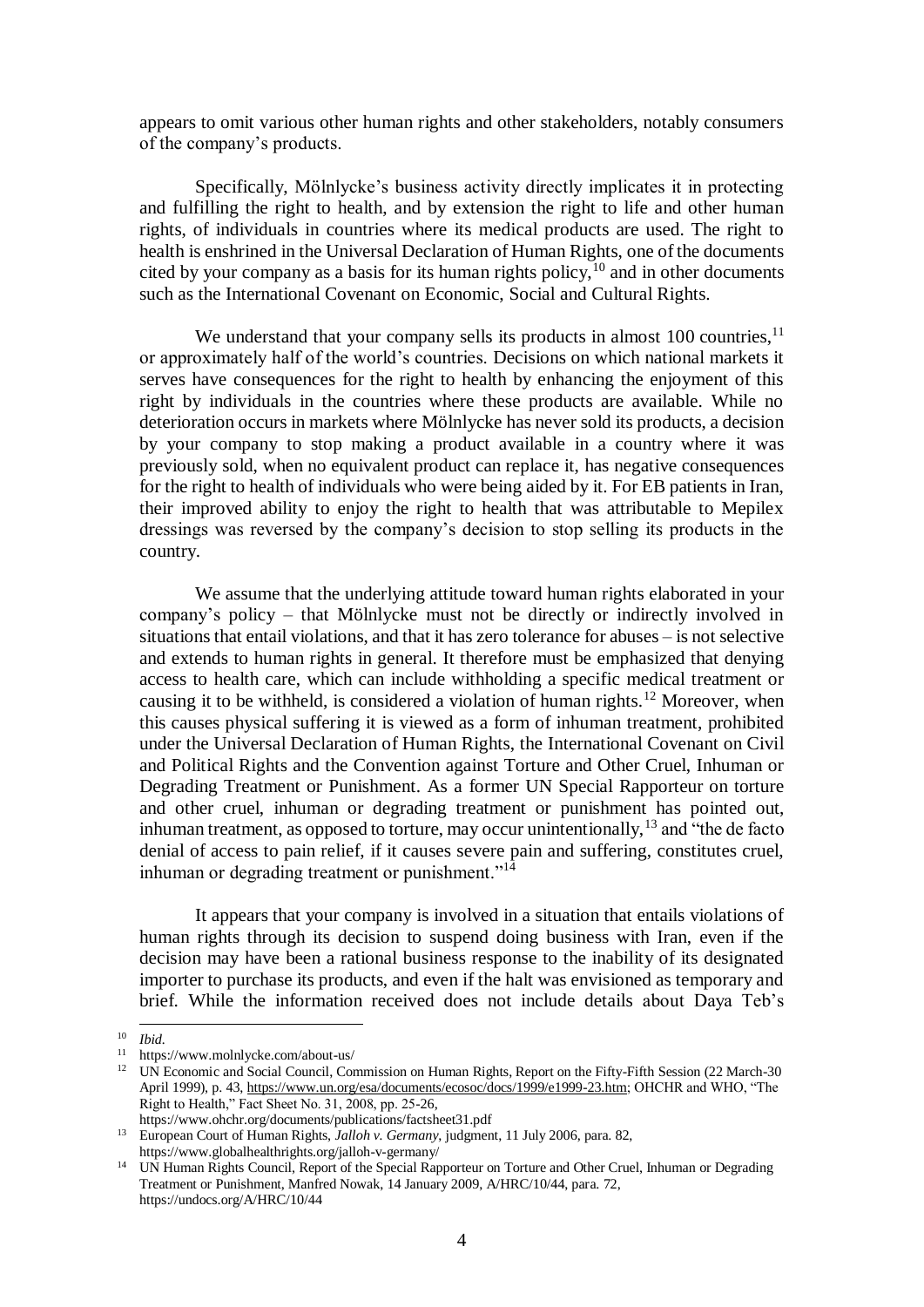troubles, it suggests that the company is unable to comply with financial or other obligations to Mölnlycke that are necessary for business to be conducted. As Daya Teb's troubles appear linked to the U.S. sanctions, it is logical to infer that they may relate to its financial situation or to procedural difficulties in concluding international payment transactions, or both, as a result of the sanctions.

It is understood that Mölnlycke began developing and producing dressings a century before the drafting of the Universal Declaration of Human Rights and subsequent documents, including the Guiding Principles, that comprise modern human rights obligations and responsibilities.<sup>15</sup> This gives your company a historic role in satisfying the right to health, which is wholeheartedly recognized and commended. Yet Mölnlycke's activity also confers on it a special responsibility for due diligence in today's human rights context, as its withdrawal from any market it serves for any reason can negatively impact the enjoyment of this right if its products have enhanced it and cannot be replaced.

A decision by your company to stop serving a national market may not always generate such concerns; a brief suspension, for example, might cause no discernible disruption in the availability of Mölnlycke products. In the case discussed here, however, the decision was linked to a course of action – monitoring the situation in the hope of being able to resume business quickly – that appears unduly passive when viewed against the Guiding Principles and the Swedish Government's expectations, particularly as a rapid resumption did not occur. It is a matter of grave concern that more than two years have elapsed since your company stopped supplying Mepilex dressings to Iran, prolonging the reported harm to Iranian EB patients' right to health.

In this regard, it bears reiterating that the Guiding Principles call on Mölnlycke to actively attempt to mitigate this harm, using the options it has available for the types of action to be taken.

Moreover, by deciding to stop doing business with Iran rather than with Daya Teb, your company has discarded the possibility of engaging with an alternative importer in the country, even temporarily, that may not share its reported problems, thereby shutting off a potential channel for implementing Guiding Principle 13b.

Your company's code of conduct states that it complies with sanctions laws, and that "(d)ue to sanctions, Mölnlycke may be prohibited from doing business in certain markets or with certain third parties."<sup>16</sup> However, a decision to refrain from doing business that is not prohibited under U.S. sanctions against Iran exceeds simple compliance with the sanctions; the intent and breadth of this over-compliance is clear from the fact that the decision covers business that might be done under "any form of exemption."<sup>17</sup>

It is acknowledged that Swedish law creates an obligation for Mölnlycke's board of directors to ensure that the company's affairs are managed in the best interests

<sup>15</sup> https://www.molnlycke.com/about-us/our-history/

<sup>16</sup> Code of Conduct, p. 19, https://www.molnlycke.com/SysSiteAssets/corporate/documents/code-of-conduct-2021.pdf

<sup>&</sup>lt;sup>17</sup> Letter from Mölnlycke to EB Home (see footnote 2).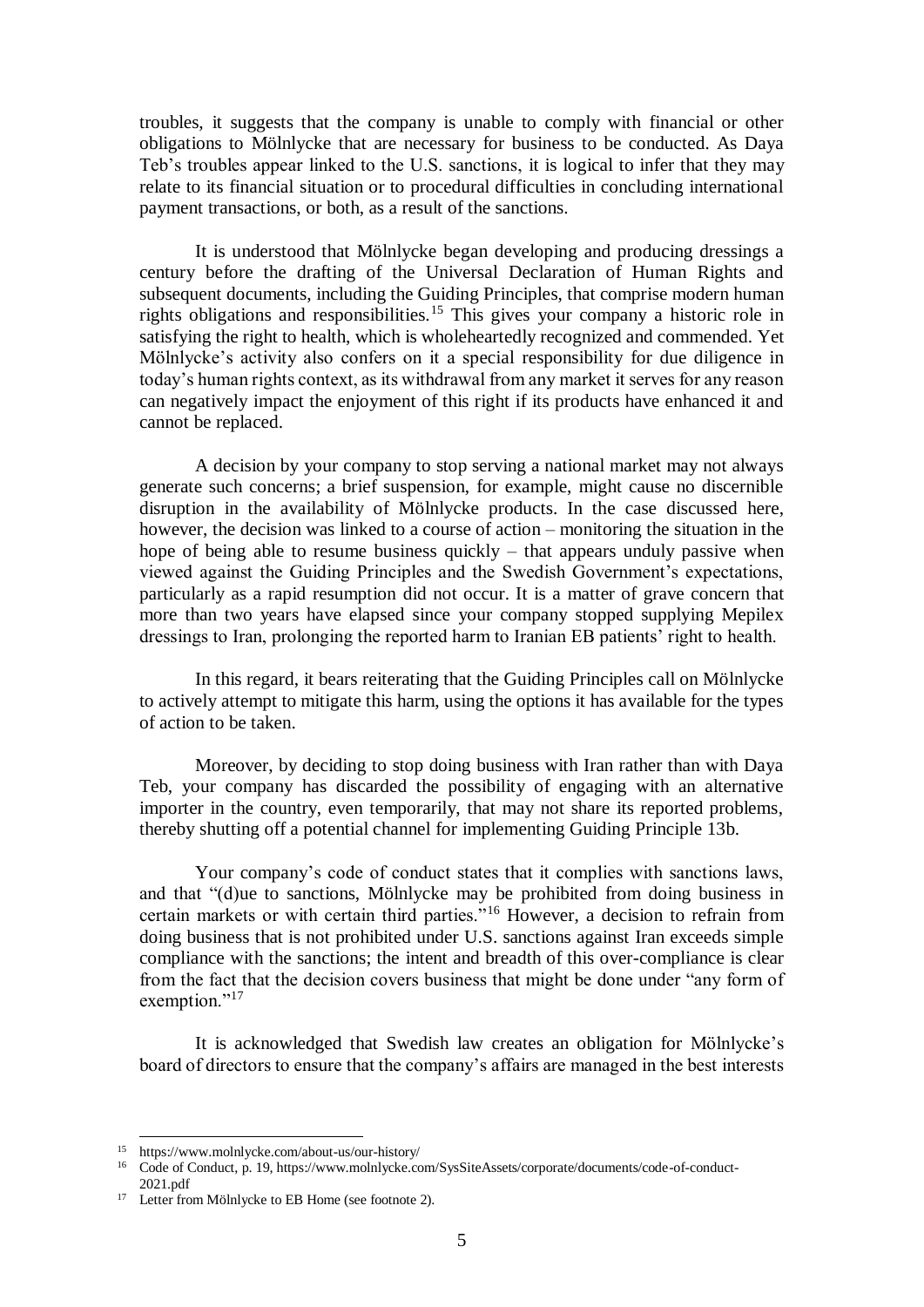of its shareholders.<sup>18</sup> However, the shareholders' interests are not restricted to achieving financial gains from their investments; they are also addressed by fulfilling the Swedish Government's expectation, mentioned above, that companies should not be linked to human rights abuses and should address adverse impacts when they occur. Indeed, the recognition by Swedish companies that human rights constitute legitimate shareholder interests was affirmed by a study<sup>19</sup> in which Mölnlycke's ultimate parent entity, Investor AB (Investor), participated.<sup>20</sup>

Furthermore, the interests of a company's shareholders can extend to their personal values, which is particularly relevant to the situation discussed here because foundations formed and governed by the Wallenberg family are simultaneously the largest shareholders of Investor, and thus of Mölnlycke,<sup>21</sup> and major financial donors to activities that promote respect for human rights. It is especially noteworthy that the Marianne and Marcus Wallenberg Foundation, a principal shareholder of Investor, is also a top private source of funding for the Raoul Wallenberg Institute of Human Rights and Humanitarian Law,  $^{22}$  which has produced a book about implementing the Guiding Principles.<sup>23</sup>

In connection with the above alleged facts and concerns, please refer to the **Annex on Reference to international human rights law** attached to this letter, which cites international human rights instruments and standards relevant to the issues discussed.

As it is our responsibility, under the mandates provided to us by the Human Rights Council, to seek to clarify all cases brought to our attention, we would be grateful for your observations on the following matters:

- 1. Please explain the nature, extent and form of any human rights due diligence that your company conducted (a) prior to its decision to stop exporting Mepilex dressings, and more generally products that are exempt from U.S. sanctions, to Iran; and (b) since the decision was implemented, to guarantee that human rights are not affected.
- 2. What factors contributed to the decision to stop exporting Mepilex dressings, and more generally products that are exempt from U.S. sanctions, to Iran? Please identify whether the following played a role in the decision, and provide details: compliance costs, transaction costs, third-party cooperation (banks, transportation providers, etc.), financial risks, legal risks, sanctions enforcement risks, delays.

<sup>18</sup> Aktiebolagslag [Swedish Companies Act] (2005:551), Chapter 8; Christoffer Saidac, Mattias Friberg and Khaled Talayhan, "Sweden," *Corporate Governance Review*, 10<sup>th</sup> ed., Willem J.L. Calkoen, ed. (London: Law Business Research, 2020), pp. 307, 316.

<sup>19</sup> Emma Sjöström, "Shareholder Influence on CSR: A Study of the Swedish Corporate Sector," SSE/EFI Working Paper Series in Business Administration, No. 2009:13, Stockholm School of Economics, p. 6 (https://swoba.hhs.se/hastba/papers/hastba2009\_013.pdf)

<sup>20</sup> *Ibid.*, p. 10.

<sup>&</sup>lt;sup>21</sup> [https://www.molnlycke.com/about-us/our-governance/investor-ab/,](https://www.molnlycke.com/about-us/our-governance/investor-ab/) [https://www.investorab.com/investors](https://www.investorab.com/investors-media/the-investor-share/ownership-structure/)[media/the-investor-share/ownership-structure/](https://www.investorab.com/investors-media/the-investor-share/ownership-structure/)

<sup>22</sup> Raoul Wallenberg Institute, *Annual Report 2020*, p. 15 (https://rwi.lu.se/wpcontent/uploads/2021/09/Annual\_Report\_2020.pdf)

<sup>23</sup> Radu Mares, ed., *The UN Guiding Principles on Business and Human Rights: Foundations and Implementation*, Raoul Wallenberg Institute Human Rights Library, No. 39 (Leiden: Martinus Nijhoff, 2011).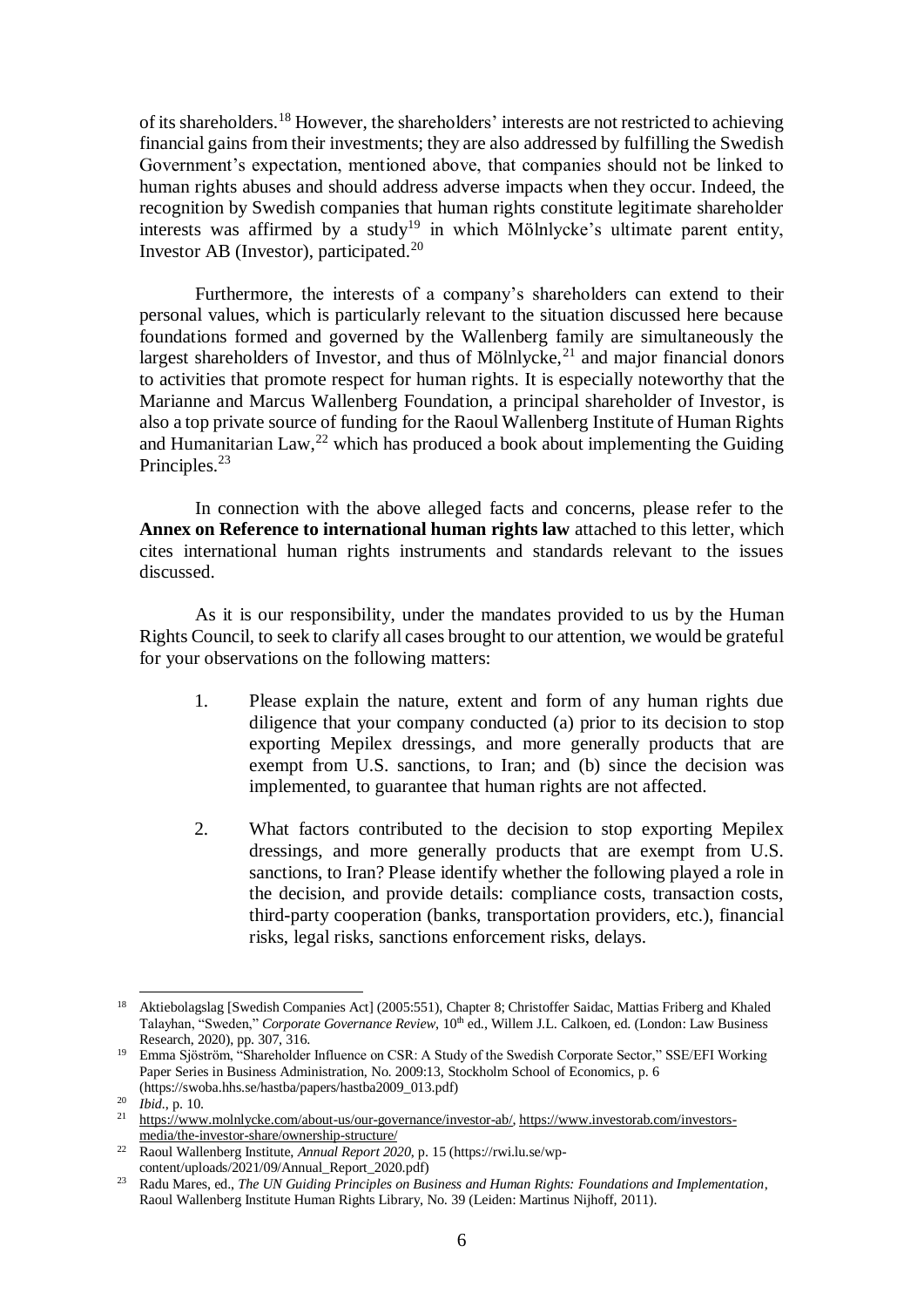- 3. Please explain to the best of your company's knowledge if the technology or materials used in Mepilex dressings might cause them to be considered "dual use" items. Are there any other reasons to believe that Mepilex dressings might not be approved for exemptions from the U.S. sanctions?
- 4. We would be grateful to know if your company has reviewed its decision to halt exports of Mepilex dressings, and more generally products that are exempt from U.S. sanctions, based on its constant monitoring of the situation. If so, how often has this been done, what have been the outcomes, and how are they justified?
- 5. Please specify what conditions (financial, political, legal, etc.) your company deems necessary for it to resume sales or donations of Mepilex dressings to Iran, either through a commercial importer, a humanitarian agency or any other entity that operates in the country.
- 6. Has your company taken any action to assist Daya Teb with its reported financial and banking troubles? If so, please describe the action taken. Please also specify if your company has been in contact with the source(s) of Daya Teb's troubles and any leverage that your company may have applied to them.
- 7. Please explain if your company faces contractual or other obstacles to engaging an alternative entity (company, humanitarian agency, etc.) to import Mepilex, and more generally products that are exempt from U.S. sanctions, into Iran.

We would be grateful for a prompt and thorough response to this letter and respectfully urge your company, in a spirit of due diligence, review its decision and course of action.

We would appreciate receiving a response within 60 days. Passed this delay, this communication and any response received from you will be made public via the communications reporting [website.](https://spcommreports.ohchr.org/) They will also subsequently be made available in the usual report to be presented to the Human Rights Council.

We may publicly express our concerns about this issue in the future as it is matter involving the suffering of many, including children and that should warrant careful attention. We also deem that the wider public should be informed about the potential human rights implications of these allegations. Any public expression of concern on our part on this issue will indicate that we have been in contact with your company to bring it to your attention and seek clarification.

A letter on this subject will be sent to the Government of the Kingdom of Sweden.

Please accept, Mr. Rihter, the assurances of our highest consideration.

## Alena Douhan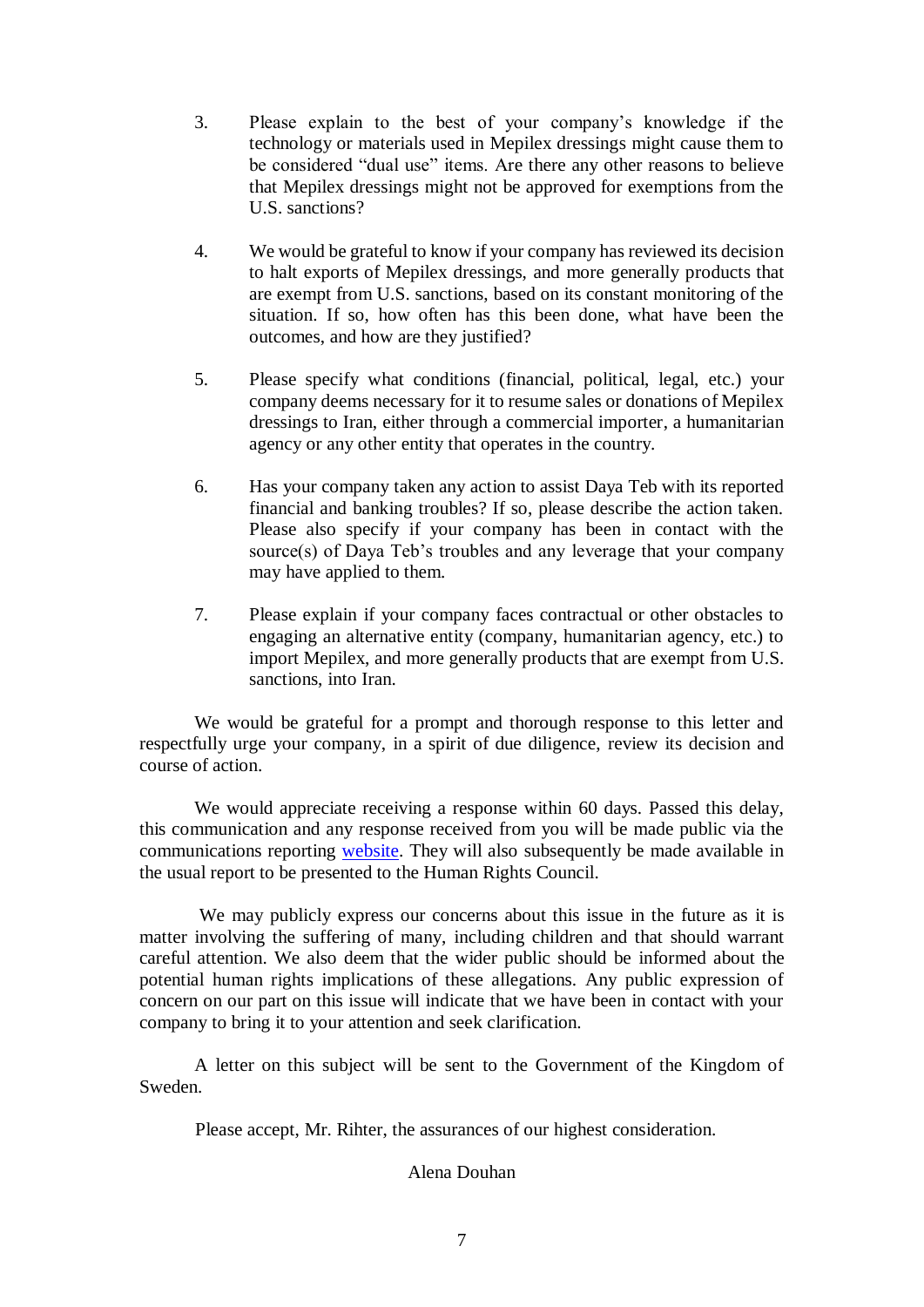Special Rapporteur on the negative impact of unilateral coercive measures on the enjoyment of human rights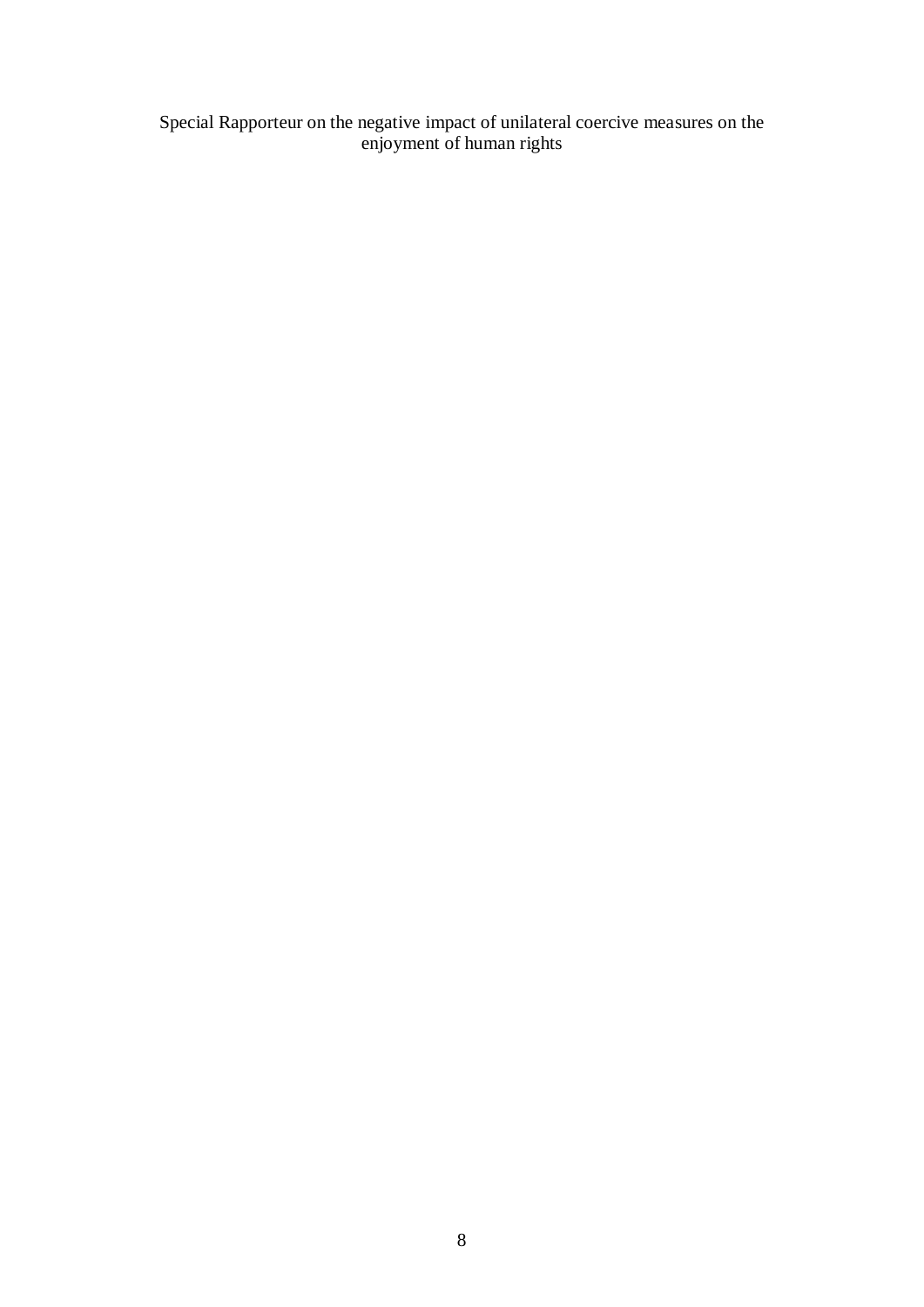Morris Tidball-Binz Special Rapporteur on extrajudicial, summary or arbitrary executions

Tlaleng Mofokeng Special Rapporteur on the right of everyone to the enjoyment of the highest attainable standard of physical and mental health

Livingstone Sewanyana Independent Expert on the promotion of a democratic and equitable international order

> Obiora C. Okafor Independent Expert on human rights and international solidarity

Nils Melzer Special Rapporteur on torture and other cruel, inhuman or degrading treatment or punishment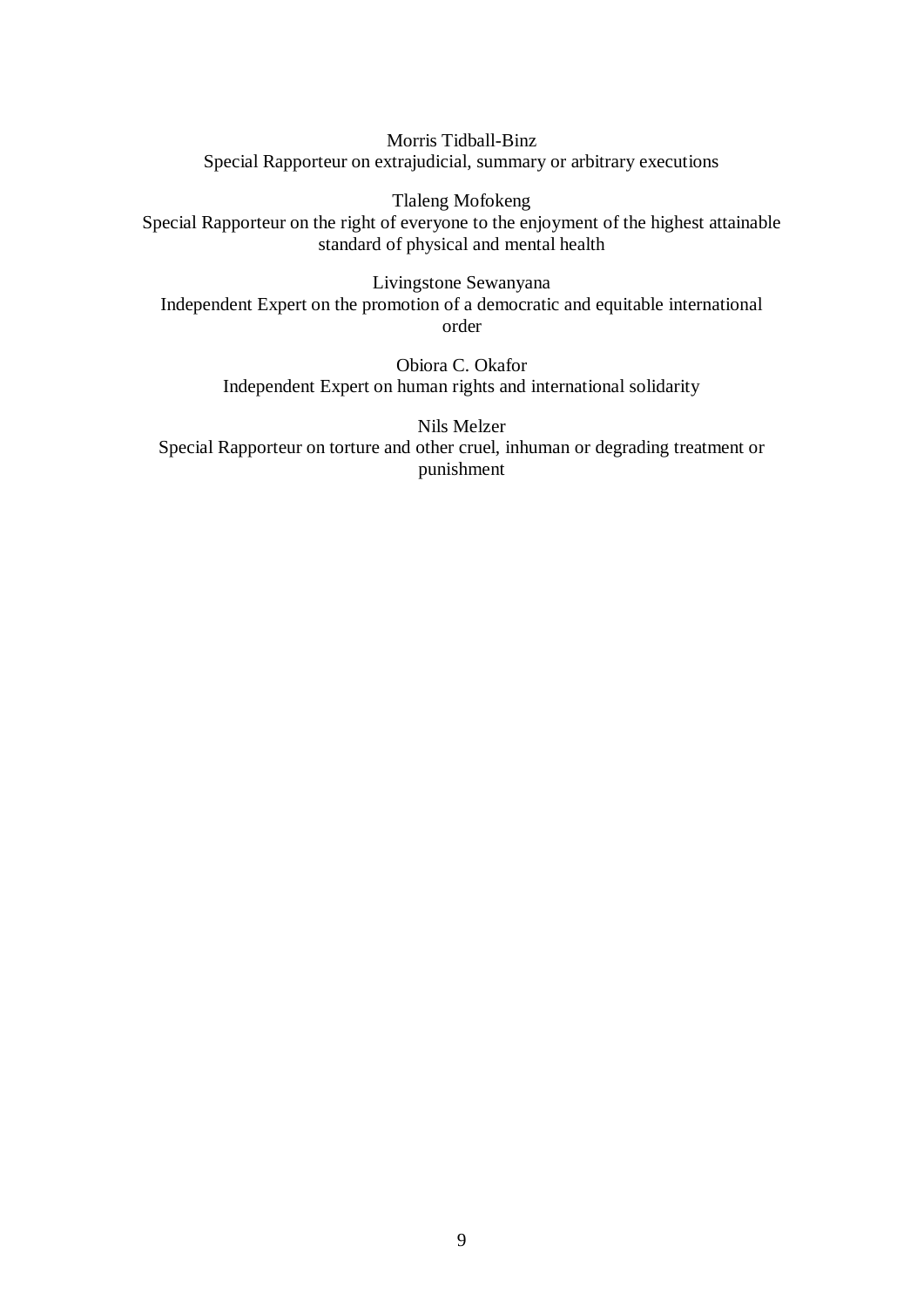## **Annex Reference to international human rights law**

In connection with the above concerns, we would like to refer your company to the relevant international norms and standards that are applicable to the issues brought forth by the situation described.

With respect to the right to health, we refer to Article 25 of the Universal Declaration of Human Rights, in which paragraph 1 states that "Everyone has the right to a standard of living adequate for the health and well-being of himself and of his family, including  $(...)$  medical care  $(...)$ ." The International Covenant on Economic, Social and Cultural Rights enshrines "the right of everyone to the enjoyment of the highest attainable standard of physical and mental health" (Article 12(1)). The realization of this right entails, *inter alia*, the "treatment and control" of diseases (Article  $12(2)(c)$ ) and conditions to ensure "all medical service and medical attention in the event of sickness" (Article 12(2)(d)).

We call your attention to General Comment No. 14 (2000) of the UN Committee on Economic, Social and Cultural Rights,<sup>24</sup> which states that the agreed interpretation of the right to health includes, *inter alia*, the availability and the physical accessibility of goods necessary to ensure this right (paragraph 12(a, b)), with these goods being "medically appropriate and of good quality" (paragraph 12(d)).

We additionally point out that General Comment No. 14 notes that violations of the right to health can occur through entities other than states that are insufficiently regulated by States (paragraph 48), and that violations can include "the denial of access to health facilities, goods and services to particular individuals or groups" (paragraph 50).

Regarding children with EB, we call your attention to the Convention on the Rights of the Child; besides affirming the above-mentioned right to health generally (Article 24), it requires states to ensure effective health care services for children and their parents (Article 23(3)), and to take measures to diminish child mortality (Article  $24(a)$ ).

With respect to the right to life enunciated in Article 6 of the International Covenant on Civil and Political Rights, I refer to the UN Human Rights Committee's General Comment No. 36 (2018), in which it states that this right "should not be interpreted narrowly" and that it "concerns the entitlement of individuals to be free from acts and omissions that are intended or may be expected to cause their unnatural or premature death."

Regarding the withholding of medical treatment or acts that cause treatment to be withheld, we refer to the prohibition on inhuman treatment that is contained in the Universal Declaration of Human Rights (Article 5), the International Covenant on Civil and Political Rights (Article 7) and the Convention against Torture and Other Cruel, Inhuman or Degrading Treatment or Punishment.

l <sup>24</sup> UN C 14 (2000), 11 August 2000, document E/C.12/2000/4.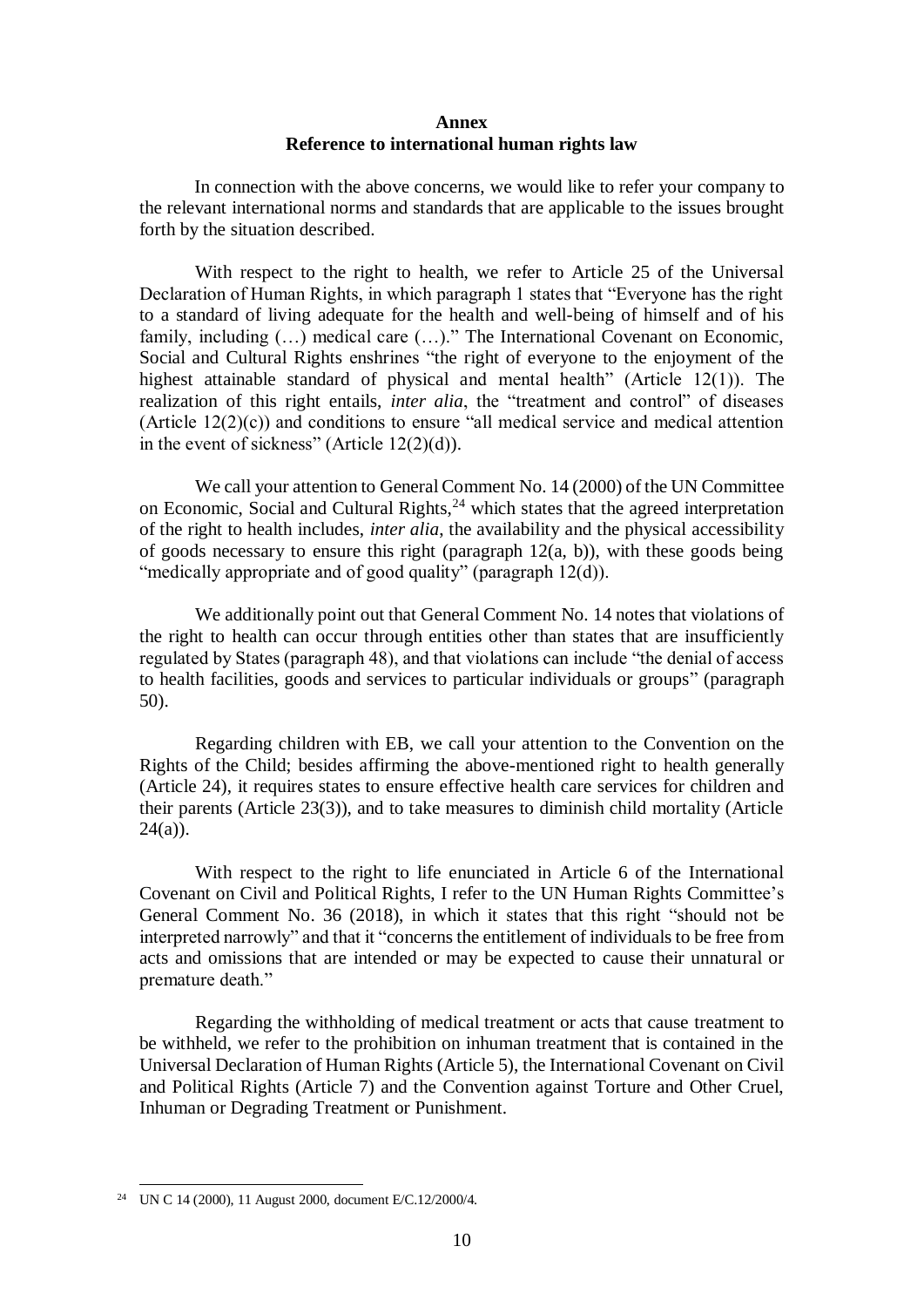We additionally call your attention to the UN Guiding Principles on Business and Human Rights, which apply to all states and companies and recognizes "(t)he role of business enterprises as specialized organs of society performing specialized functions, required to comply with all applicable laws and to respect human rights."

Guiding Principle 11 calls on companies to "avoid infringing on the human rights of others and (...) address adverse human rights impacts with which they are involved." It also says companies "should not undermine States' abilities to meet their own human rights obligations," which include ensuring the right to health.

We refer to Guiding Principle 13, which states that "the responsibility to respect human rights requires that business enterprises: (a) Avoid causing or contributing to adverse human rights impacts through their own activities, and address such impacts when they occur; (b) Seek to prevent or mitigate adverse human rights impacts that are directly linked to their operations, products or services by their business relationships, even if they have not contributed to those impacts."

In its commentary to Guiding Principle 13, the UN Office of the High Commissioner of Human Rights notes that a company's activities are understood to include both actions and omissions, and its business relationships "are understood to include relationships with business partners, entities in its value chain, and any other non-State or State entity directly linked to its business operations, products or services."

We call your attention to Guiding Principle 15, which calls on each company to have in place a policy and a process to meet its responsibility to respect human rights. It should also have a human rights due diligence process to identify, prevent, mitigate and account for how it addresses the impact its activities have on human rights, and a remediation process to correct any adverse human rights impact it causes or to which it contributes. Guiding Principle 22 states that a company which has, through its due diligence process, identified a human rights problem that it has caused or contributed to, should provide for or cooperate in the problem's remediation.

We further refer to Guiding Principle 17, which details how human rights due diligence should be carried out: "The process should include assessing actual and potential human rights impacts, integrating and acting upon the findings, tracking responses, and communicating how impacts are addressed," and "should cover adverse human rights impacts that the business enterprise may cause or contribute to through its own activities, or which may be directly linked to its operations, products or services by its business relationships."

The commentary to this principle states that "(h)uman rights due diligence should be initiated as early as possible" when a company engages in an action. It also notes that "(q)uestions of complicity may arise when a business enterprise contributes to, or is seen as contributing to, adverse human rights impacts caused by other parties."

We point out that Guiding Principle 18 calls on each company to "identify and assess any actual or potential adverse human rights impacts with which they may be involved either through their own activities or as a result of their business relationships. This process should: (a) Draw on internal and/or independent external human rights expertise; (b) Involve meaningful consultation with potentially affected groups and